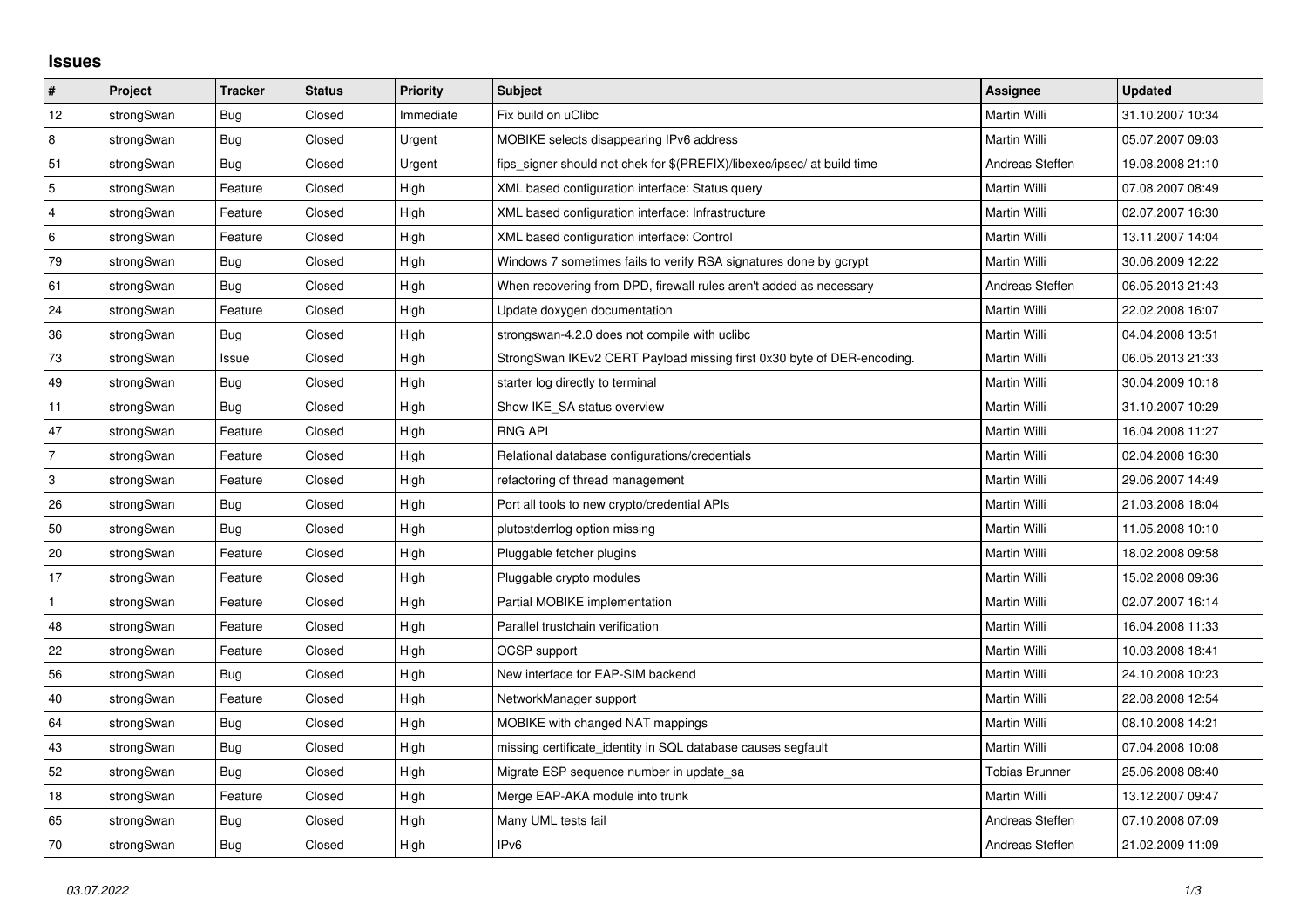| #              | Project    | <b>Tracker</b> | <b>Status</b> | <b>Priority</b> | <b>Subject</b>                                                              | Assignee              | <b>Updated</b>   |
|----------------|------------|----------------|---------------|-----------------|-----------------------------------------------------------------------------|-----------------------|------------------|
| 14             | strongSwan | Feature        | Closed        | High            | Initiate/Terminate IKE_SAs                                                  | Martin Willi          | 13.11.2007 14:04 |
| 19             | strongSwan | Feature        | Closed        | High            | Include EAP-MD5 into trunk                                                  | Martin Willi          | 13.12.2007 09:48 |
| 71             | strongSwan | Bug            | Closed        | High            | Improved Acquire handling                                                   | Martin Willi          | 20.05.2009 11:54 |
| 55             | strongSwan | Bug            | Closed        | High            | Implement SHA512/384/256 HMAC with proper truncation in kernel              | Martin Willi          | 03.12.2009 11:41 |
| 15             | strongSwan | Feature        | Closed        | High            | Implement rauthentication using RFC4478                                     | Martin Willi          | 30.11.2007 14:55 |
| 60             | strongSwan | Feature        | Closed        | High            | Implement draft-sheffer-ikev2-gtc-00 with PAM password verification         | Martin Willi          | 22.08.2008 12:59 |
| 13             | strongSwan | Feature        | Closed        | High            | Implement a modular credential framework                                    | Martin Willi          | 15.02.2008 09:36 |
| 32             | strongSwan | Bug            | Closed        | High            | ikev2/rw-no-idr scenario fails                                              | Martin Willi          | 19.03.2008 11:13 |
| 31             | strongSwan | Bug            | Closed        | High            | ikev2/rw-eap-aka-rsa scenario fails                                         | Martin Willi          | 19.03.2008 15:25 |
| 35             | strongSwan | Bug            | Closed        | High            | ikev2/ocsp-no-signer-cert scenario segfaults                                | <b>Martin Willi</b>   | 02.04.2008 09:45 |
| 34             | strongSwan | <b>Bug</b>     | Closed        | High            | ikev2/multi-level-ca-loop segfaults                                         | Martin Willi          | 31.03.2008 09:19 |
| 33             | strongSwan | <b>Bug</b>     | Closed        | High            | ikev2/crl-revoked scenario broken                                           | Martin Willi          | 19.03.2008 19:02 |
| 37             | strongSwan | Feature        | Closed        | High            | Hash and URL support for IKEv2                                              | <b>Tobias Brunner</b> | 18.04.2008 13:38 |
| 16             | strongSwan | Feature        | Closed        | High            | Generic plugin architecture                                                 | Martin Willi          | 15.02.2008 09:37 |
| 45             | strongSwan | <b>Bug</b>     | Closed        | High            | Failure to open SQLite database crashes charon                              | <b>Martin Willi</b>   | 07.04.2008 09:16 |
| 54             | strongSwan | Feature        | Closed        | High            | <b>EAP-Identity Server functionality</b>                                    | Martin Willi          | 22.08.2008 12:55 |
| 46             | strongSwan | Feature        | Closed        | High            | DNS resolving for hosts in ike_cfg                                          | <b>Martin Willi</b>   | 09.06.2008 09:34 |
| 10             | strongSwan | Bug            | Closed        | High            | distribution cannot be built because logout.cs template is missing in trunk | Martin Willi          | 18.09.2007 07:43 |
| 21             | strongSwan | Feature        | Closed        | High            | CRL support                                                                 | Martin Willi          | 10.03.2008 18:40 |
| 27             | strongSwan | Feature        | Closed        | High            | Create a database API                                                       | Martin Willi          | 19.02.2008 15:16 |
| 39             | strongSwan | Feature        | Rejected      | High            | Configuration support in Manager                                            | Martin Willi          | 04.07.2014 11:07 |
| $\overline{2}$ | strongSwan | Feature        | Closed        | High            | Complete MOBIKE support                                                     | Martin Willi          | 31.10.2007 10:30 |
| 41             | strongSwan | Feature        | Closed        | High            | CFG attribute provider framework                                            | <b>Martin Willi</b>   | 16.04.2008 11:24 |
| 42             | strongSwan | Feature        | Closed        | High            | CFG attribute handler framework                                             | Martin Willi          | 28.04.2009 10:23 |
| 30             | strongSwan | Feature        | Closed        | High            | Certificate caching                                                         | Martin Willi          | 02.04.2008 14:50 |
| 25             | strongSwan | Feature        | Closed        | High            | alternative crypto implementation                                           | <b>Martin Willi</b>   | 31.05.2008 09:49 |
| 59             | strongSwan | Feature        | Closed        | High            | Add additinal signal dependent parameter to bus                             | Martin Willi          | 29.07.2008 11:04 |
| 129            | strongSwan | Feature        | Assigned      | Normal          | Relations between ike/child/peer_cfg                                        | Martin Willi          | 06.02.2012 10:50 |
| 53             | strongSwan | Bug            | Closed        | Normal          | Printf handler for proposal t                                               | Martin Willi          | 12.06.2008 14:23 |
| 128            | strongSwan | Feature        | Closed        | Normal          | Plugin dependencies                                                         | Martin Willi          | 06.02.2012 10:51 |
| 58             | strongSwan | Bug            | Closed        | Normal          | Please fix bashism in /src/ipsec/ipsec.in                                   | Martin Willi          | 16.07.2008 09:08 |
| 66             | strongSwan | Bug            | Closed        | Normal          | patch for alignment buffer on xscale ARM processor                          | Martin Willi          | 14.11.2008 15:35 |
| 214            | strongSwan | <b>Bug</b>     | Closed        | Normal          | OS X lacks sem timedwait                                                    | <b>Martin Willi</b>   | 20.08.2012 17:22 |